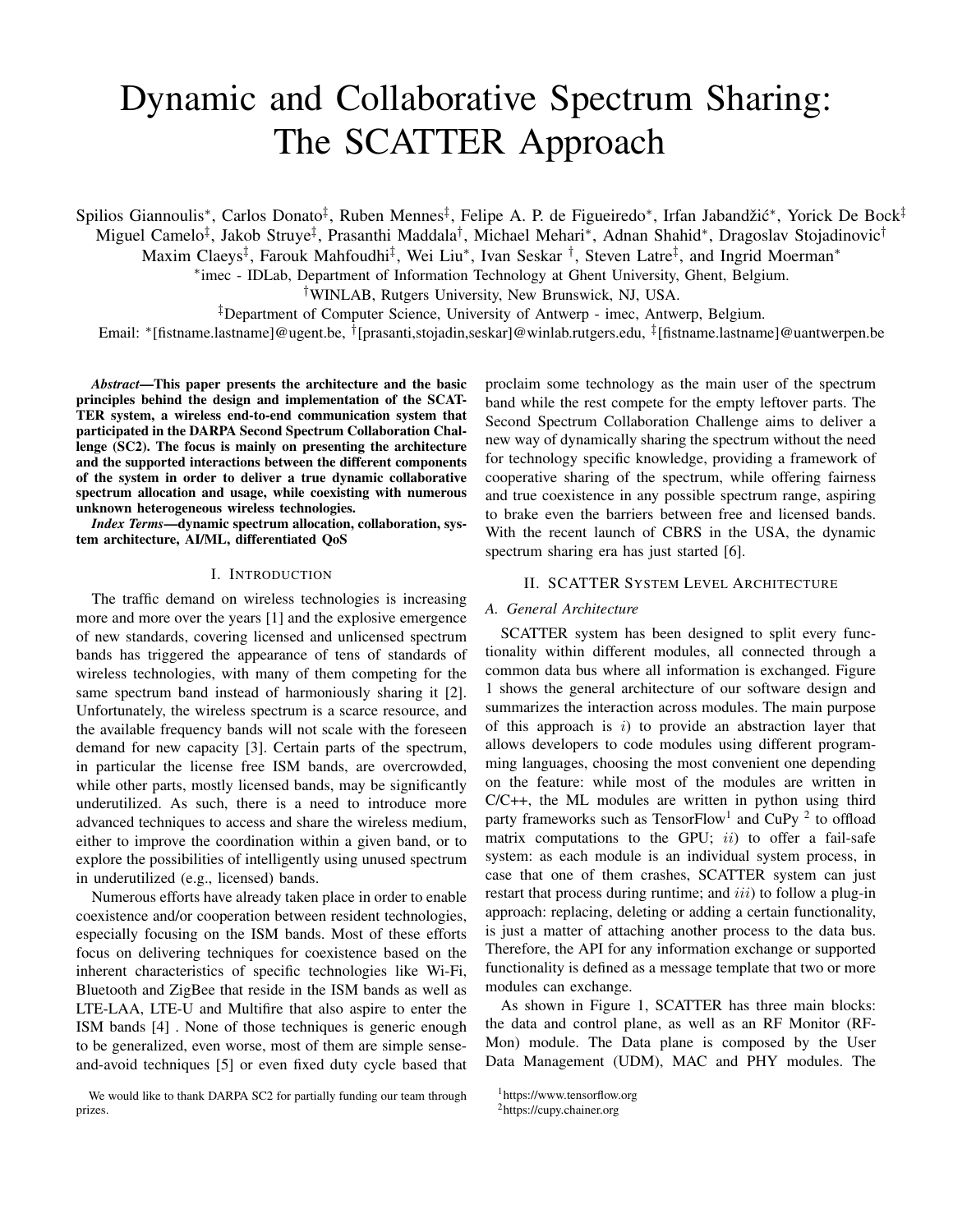

Figure 1: SCATTER system architecture.

Control plane is composed by two main modules: the rulebased and the AI/ML-based Control Layers. The RFMON module offers real time spectrum monitoring in the form of a continuous stream of FFT samples. A system time module provides synchronization to all modules based on system clock. Finally, some additional blocks are included to support specific requirements in the context of the SC2 challenge: the Collaborative Intelligent Radio Networks (CIRN) Interaction Language (CIL) module, used to interact with other networks, and the environment and traffic flows QoS parser (we shall call a flow with specific QoS requirements a mandate from now on), responsible to accept input on required settings of the RF front-end and data traffic types along with their QoS characteristics.

## *B. Layers description*

*1) SCATTER PHY description:* The high-level architecture of the SCATTER PHY is depicted in Figure 2. The figure illustrates the different software/hardware layers composing the SCATTER PHY and the threads within each one of them. Red dashed arrows indicate data paths while black arrows indicate control/information interaction between threads.

The SCATTER PHY is implemented as a software defined radio (SDR) and is built upon the srsLTE library [11], evolving beyond the existing LTE features. It communicates to a Universal Software Radio Peripheral (USRP) X family of SDR devices including NI's RIO platforms<sup>3</sup> [8] for passband conversion and transmission using the USRP Hardware Driver (UHD) software API [9, 10]. As can be seen in the figure, the individual PHY modules are connected to the ZeroMQ (Data/Control) module, also known as 0MQ, which interconnects the SCATTER PHY with the MAC layer through the ZeroMQ bus [7]. This module manages the exchange of control and statistics messages between the SCATTER PHY and MAC layer.

Communication with the SCATTER PHY is implemented through a well-defined interface designed with Google's Pro-



Figure 2: High-level architecture of the SCATTER PHY.

tocol Buffers (protobuf)<sup>4</sup> for data serialization coupled with the ZeroMQ messaging library [7] for distributed exchange of control, statistics and data messages. Implementing the ZeroMQ push-pull pattern allows local or remote MAC layer's real-time configuration of several parameters and reading of several pieces of information/statistics provided by the SCAT-TER PHY. Based on the ZeroMQ logic, PHY and MAC layers are able to exchange control and data messages following a non-blocking communication paradigm. The SCATTER PHY was designed to be completely decoupled and independent of the MAC layer module, not posing any constraints on hardware, software and/or programming language adopted by it. The SCATTER PHY contains the following set of main features:

- OFDM waveform: We adopt Orthogonal Frequency-Division Multiplexing (OFDM) as the SCATTER PHY waveform. OFDM is a mature technology, which is implemented in a wide range of products due to its several advantages such as robustness to severe multi-path fading, low implementation complexity, easy integration with MIMO, simple channel estimation, etc. [14].
- Bursty transmissions: with discontinuous transmissions it is possible to improve the use of available spectrum and to coordinate its usage with other networks/radios in an opportunistic/intelligent/collaborative way.
- Dual-Concurrent PHYs: having two physical interfaces simultaneously transmitting and receiving at independent frequencies enables Multi-Concurrent-Frequency Time-Division Multiple Access (McF-TDMA) scheme to be implemented by the MAC layer. The ability to allocate concurrent slots allows for more flexible spectrum utilization, as vacant disjoint frequency chunks can be concurrently used.
- FPGA-based filtered transmissions: filtering the transmit-

<sup>3</sup>https://www.ettus.com/product/category/USRP-X-Series

<sup>4</sup>http://code.google.com/p/protobuf/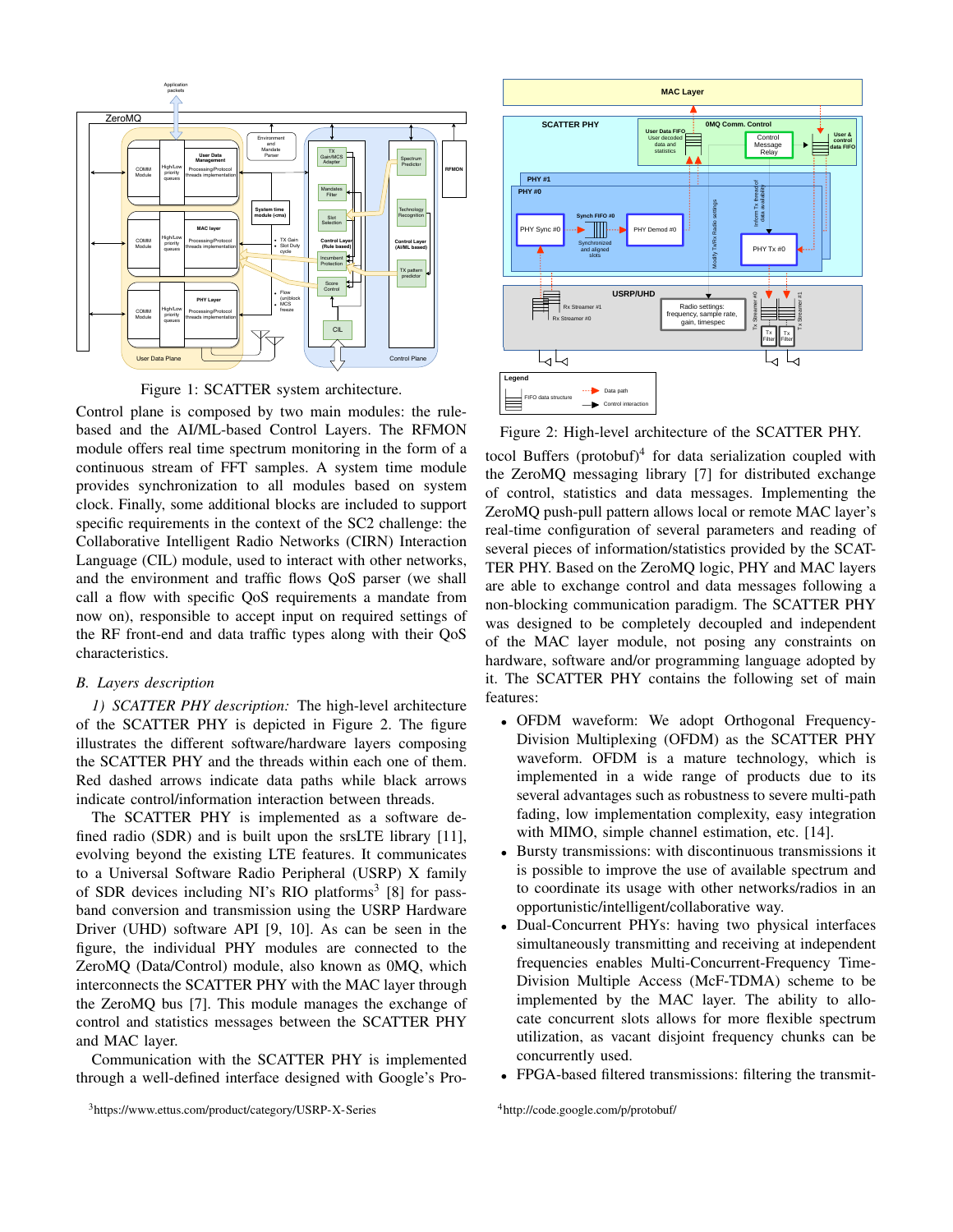

Figure 3: FPGA configuration with dual PHY and RFMON

ted signal effectively minimizes out-of-band emissions (OOBE), allowing better spectrum utilization by enabling radios to have their transmissions closer to each other in the frequency domain.

- Out-of-Band Full-Duplex operation: both PHYs operate completely independently, meaning that Tx and Rx modules are able to transmit and receive at different channels, set different gains and use different PHY BWs.
- Timed-commands: this feature allows the configuration of the exact time in the future to (i) start a transmission and (ii) change Tx/Rx frequencies/gains.

*2) RFMON description:* The RFMON module is very important to the whole system as it gives the CL layer a local insight of the spectrum usage, by enabling CL to access spectrum sensing measurements. These measurements are used to train machine learning algorithms employed to better understand the environment, optimize the spectrum usage and cooperatively work with other networks, completely agnostic to other network's characteristics. RFMON continuously monitors the whole competition bandwidth which can go up to 40MHz in an SC2 scenario. Performing this compute-intensive task on the FPGA, reduces CPU load. It also reduces the amount of data to be transferred from USRP to host, as only periodic snapshots (time averaged spectral energy) are sent to the host. This custom FPGA module along with transmit FIR filters, was built and integrated within the SCATTER system using Ettus Research RFNoC framework as shown in Fig. 3. As SCATTER uses dual-concurrent PHY, samples from the second radio are split into 2 streams, with one stream feeding RFMON and the other stream feeding RX1 decoding pipeline.

*3) MAC description:* The SCATTER MAC protocol is based on an enhanced MF-TDMA scheme, taking advantage of our dual concurrent PHY support and the separated RX and TX channels offered per PHY. Since 2 slots can be active at the same time using PHY0 and PHY1, we can support a McF-TDMA table where 2 slots can be allocated for TX and 2 slots for RX at any given timeslot per node. By employing a McF-TDMA scheme, our CIRN can utilize the entire offered spectrum if needed. MAC layer maintains a McF-TDMA table per node and updates it with every successful slot allocation/removal procedure. Example of a McF-TDMA table is shown in Figure 4.

MAC layer is also responsible for exchanging slot allocation/removal control messages and for notifying neighbor nodes about any newly allocated/released time-frequency slots



Figure 4: McF-TDMA slot table structure and possible states.

(patent pending). Based on the latency and throughput requirements of an incoming flow, MAC layer initiates one/multiple slot allocation procedures towards the destination node in order to serve the incoming traffic. As a protection mechanism against failures in slot allocation/removal procedures, MAC layer periodically broadcasts table status to neighboring nodes, in order to align all McF-TDMA tables.

The MAC protocol is based in 3 generic operations:

- Support of a distributed slot setup protocol with any neighboring node that can perform allocation, deletion and move of any [channelX-timeslotY] slot. Each slot allocated serves traffic of a single link and all flows belonging to it.
- Maintain a schedule MF-TDMA table [slot, channel, type of slot, node] that keeps track of assignment of channeltime slot tuple to transmit (Tx) or receive (RX) to/from a specific node as well as Control-Broadcast (CB) slots.
- Support a semi-static Control-Broadcast slot allocation scheme. CBs are based on slotted aloha medium access if there is a large number of nodes in the network or are divided into mini-slots, where each mini-slot is used by one node, offering a TDMA like medium access. The CB scheme adapts to the channelization of the available bandwidth during boot time to avoid the possibility of CB slots interfering all across the available spectrum.

Apart for the basic MAC operation, several other features exist in the MAC layer to support QoS requirements and link robustness. A double layer of buffering exists to support aggregation/fragmentation of incoming network layer PDUs, in order to fit in the PHY PDU size (based on the running Modulation and Coding Scheme (MCS) on the link) and avoid wasted space. Also re-transmissions are supported based on aggregated acknowledgements sent from the receiver, informing the sender about successfully receiving a packet. Retransmission maximum retries are dynamically calculated per packet to ensure that the latency requirements of every packet will not be violated while data packets are dropped proactively if it is found that it is not possible to be delivered in time to the destination (patent pending).

*4) User data management module description:* Our decision engine is designed to constantly keep track of the radio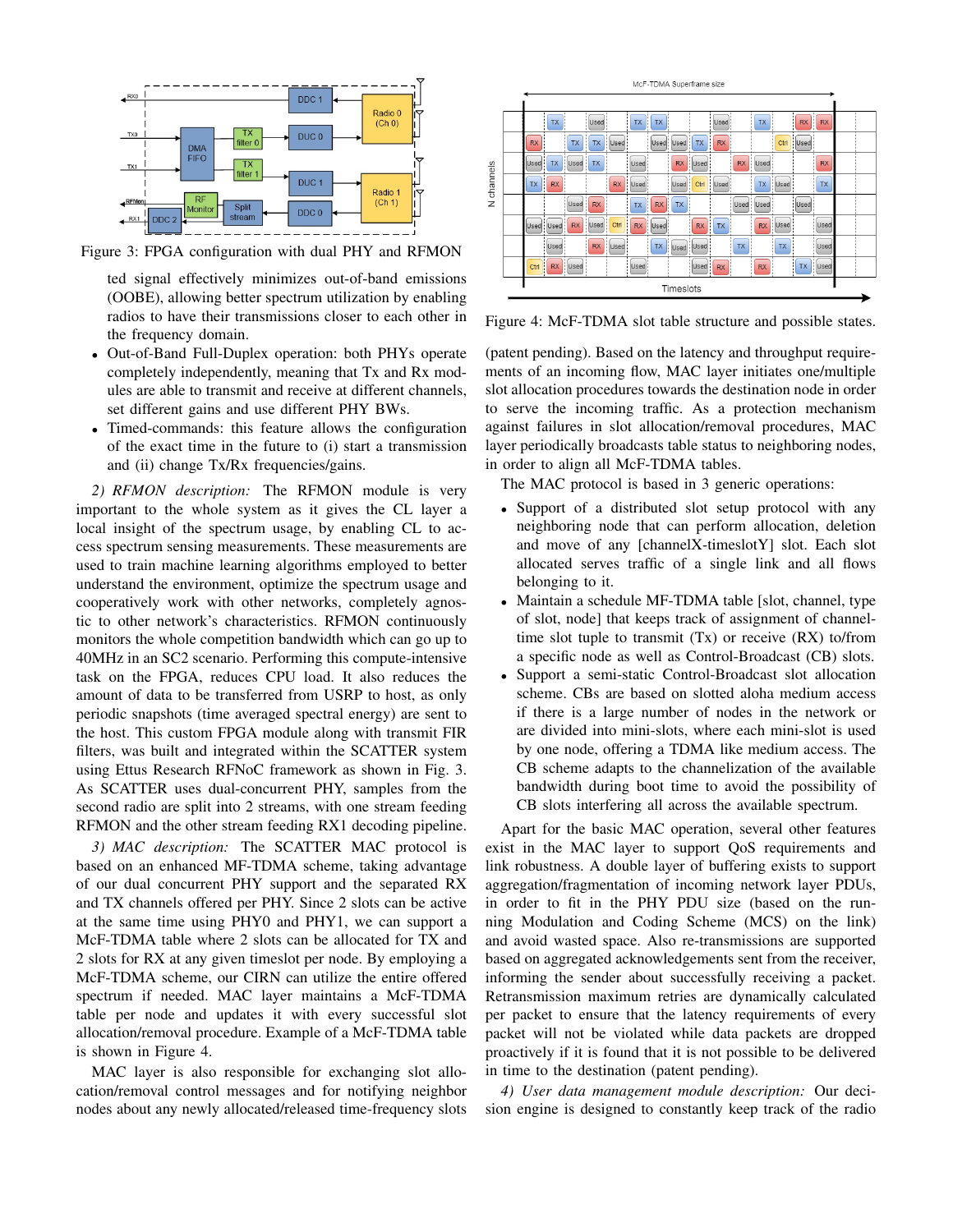performance. To achieve this, UDM reports to CL several metrics per flow such as the amount of packets per second and average packet size. These metrics are crucial for CL to understand how close the node is to fulfill the flow QoS requirements based on reported incoming traffic and therefore, correctly quantify the success of our system. UDM monitors in runtime all incoming traffic flows and reports to several submodules of CL the required monitoring information. UDM also performs buffering when specific bursty types of traffic are injected into our system, taking into account the latency characteristics of the bursty incoming traffic, and reshaping the traffic flow to a CBR like flow.

*5) Description of the control layer and decision engine:* The Control layer of the SCATTER solution holds the intelligence of the system, making use of all the knobs exposed by the MAC layer in addition to the ground truth vision provided by the RFMon. Those are the main enablers of our decision engine. Any required decision, is taken by the submodules that constitute our decision engine: from MCS and TX gain adaptation, scheduling of the slots, Incumbent Protection (IP) up to traffic prioritization and score control.

*a) Individual modules of Control Layer:* Here we present the individual modules constituting the CL layer.

## - Link adaptation module

In the SCATTER system, link adaptation is controlling two main aspects of a link (e.g. Node A to node B), the MCS and the TX gain used. We kept the RX gain static following the recommendation of NI and the DARPA team to 7 dBm. The link adaptation plays a two-folded role:  $i$ ) finding optimal settings for initializing and keeping links stable with high Packet Success Rate (PSR) while not interfered, ii) but also to provide the first level of interference countering when other teams' radios would interfere with a specific link. This means that the Link Adaptation algorithm must be able to adapt TX gain and MCS fast enough, when interference is detected through PSR and link statistics like RSSI, CQI. As all data packets are acknowledged from the receiver to the sender, the Acks were used to push also receiver based statistics to the sender, thus closing a fast control loop between the sender and the receiver. This control loop is the core of our link adaptation algorithm.

#### - Strategy module

We understand collaboration as helping all coexisting communication systems to reach an equal & acceptable level of performance. In the DARPA SC2 context, this translates in helping the ensemble reach the bonus threshold (BT) and protect potential incumbents. Consequently we define two sort of policies that depend on the status of a match: score policies and environmental policies. When the ensemble score is below BT, our score policy sets a target score according to other teams' score from CIL. The target score is calculated based on the second weakest team reported score plus a margin. Since the score of the ensemble may change rapidly, we have defined an aggressiveness factor that modifies the margin of score to grow as fast as the ensemble score does, maximizing our achieved score at the moment the ensemble surpasses the BT. These policies have been implemented following a hybrid approach: the gateway sets the target score while the nodes dynamically choose those mandates that are most beneficial, by employing the mandate prioritization module. As soon as the ensemble crosses the BT, the target score is temporary disabled and our strategy tries to maximize our score by enabling new mandates and wait for them to stabilise into a success state before enabling additional mandates.

On the other hand, a scenario may include incumbents that must be protected. Our strategy module implements two policies that handle passive and active incumbents. In the case of passive incumbents, the policy notifies the TX gain adapter to minimize the transmission power for a given link while prioritizing flows with smaller spectrum footprint. For active incumbent, the policy learns the TX pattern utilizing the information from Technology Recognition (TR) module to dynamically enable/disable the overlapping regions of the superframe. Last but not least, our system is capable to detect jammer presence. The environmental policy limits the upper boundary of the MCS adapter to increase the robustness against interference while the slot predictor helps avoid the regions where the jammer is present.

## - Traffic prioritization module

This module is responsible to sort the offered mandates, aiming to maximise the efficiency of our system (spectrum footprint vs achieved score) while also taking into account the related Steady State period. To this end, we have defined a set of benefit-cost functions for each type of mandate to calculate the benefit of a mandate. The most beneficial mandates are selected first to be enabled in order to reach our target score. For every type of mandate, our traffic prioritization module keeps track of its status and evaluates its success. In case that due to bad channel conditions, the system is not able to stabilize a mandate, the node blocks the flow and picks the next most beneficial mandate on the list.

#### - Slot allocation and spectrum management

The CL selects a slot to be used between two nodes combining the information from multiple input sources. In order to combine these information, the input data must be normalized. To this end, we designed a slot selection system using multiple filters, where each input source is represented as a filter. For each filter output the value is normalized between 0 and 1 as well as the final "Goodness" value of a slot. The slot selection system supports two classes of filters:  $i$ ) MULfilters, where the values are multiplied by a factor and then increase the impact of the filter during the slot allocation procedure, e.g. the Incumbent-presence filter downgrades the overlapping slots of the superframe with the incumbent's spectrum region or the External McF-TDMA filter to make sure two nodes do not select the same slot;  $ii)$  ADD-filters, with a summation effect to the slot Goodness. Such filters are the Slot prediction filter detailed in Section II-B5b, the Channelizing filter, concentrating slot allocations in one or more frequency channels and Historic voxel filter that uses the voxel information from other teams provided via CIL to lower the Goodness value of parts of the spectrum used by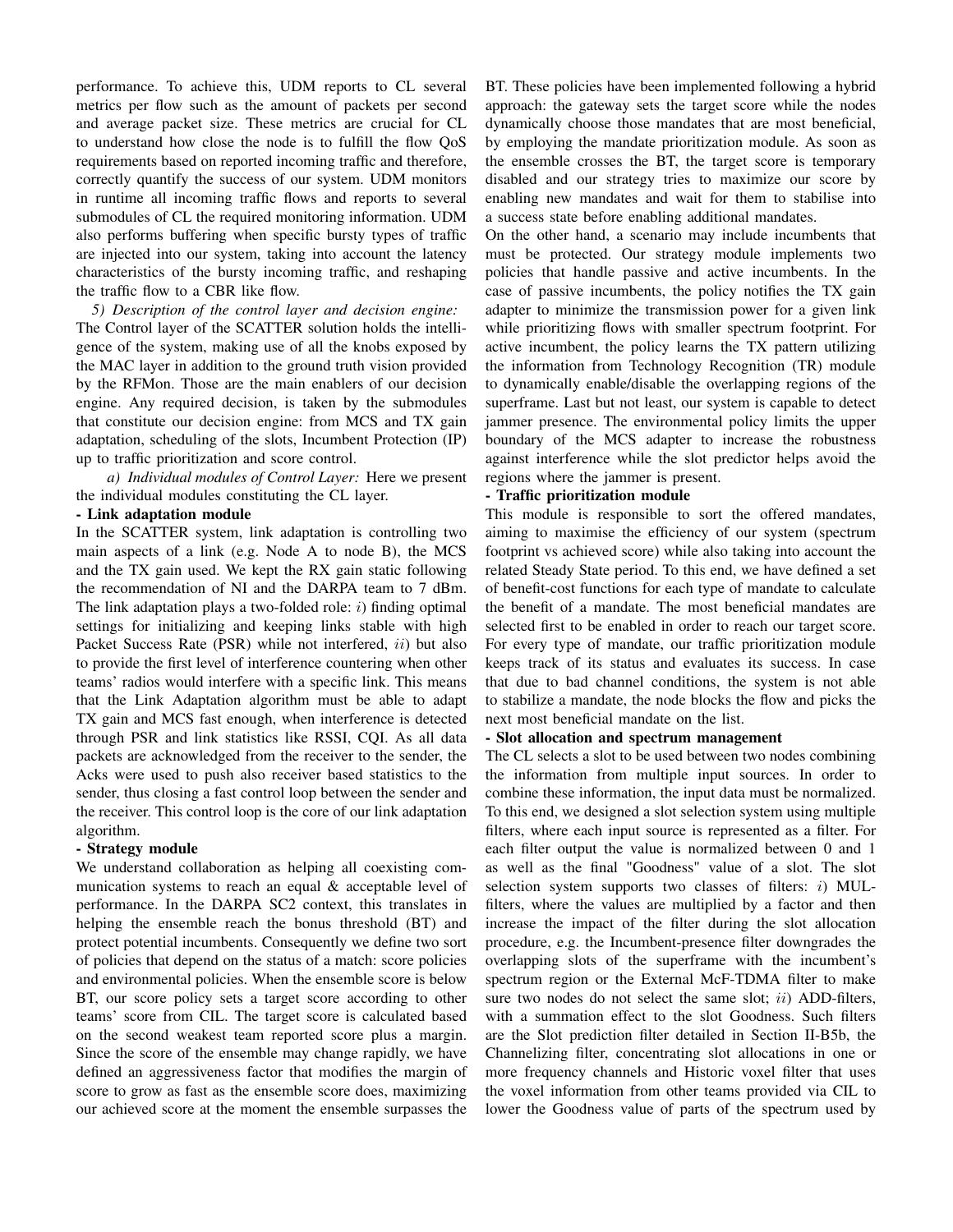other teams to reach the BT.

During a typical slot allocation procedure between 2 nodes, the TX node, after applying all filters, selects slots with the highest Goodness from available slots and then proposes a subset of these slots to the RX node. The RX node selects then the best slot out of the proposed set based on its own filters, and reports the selected slot back to the TX node.

- Inter-node Reporting/Communication module

Since our strategy module follows a hybrid approach, every node reports the mandate performance metrics and node's spectrum usage to the gateway. The central decision agent employs this information for two main purposes: to calculate the target score and to disseminate these metrics through CIL. In order to reduce control overhead, the size of these messages has been highly optimized. We have also implemented mechanisms to keep the nodes individual states synchronized e.g., the strategy module in the gateway announces the policy to be executed locally in the nodes, the nodes report back to the gateway the current policy running, target score and mandate performance metrics.

### - CIL support module

A node acting as gateway is the unique entity of a CIRN that is connected to CIL network. This node is in charge of collecting mandate performance reports and spectrum usage from each node, packing this information in an single report and sending it to other networks. When other networks share any related information, the CIL module parses the messages and passes relevant values to submodules of the decision engine for further processing.

*b) ML/AI based modules description:* Spectrum sharing is about understanding and predicting the environment in real time. In SCATTER, this is possible using RFMon data providing ground truth vision to the decision engine and allowing spectrum state prediction.

## - Slot prediction

Pinpointing and predicting holes in the spectrum is the key and DNA of our system. As detailed in [12], we have designed and implemented a Deep Convolutional Neural Network (CNN) to learn and predict the usage of the spectrum. As a preliminary step, the model was trained offline with spectrum data that was collected in the scrimmages during the second and third phase of SC2. In addition to the knowledge learnt during the offline training, the model is fed with RFMon data for online training during matches to quickly learn, recognize, adapt and predict the (possibly new) behaviour of other networks, aiming to avoid interference with other transmissions. Notice that after each match, the weights of the CNN were stored and used in new matches. Once the CNN have learnt the right features to provide a good performance on most of the scenarios, we keep using the online learning but the resulting weights were not used anymore.. The outcome of the model is a matrix of values with the same shape of our superframe. These values are used as a filter into our slot selection module to enhance the view of our nodes when they select, negotiate, and allocate slots.

#### - Technology recognition

Identifying what is in the spectrum is key on making better decisions about how to access the spectrum. The TR module uses RFMon data, which is framed according to our superframe size, to discriminate the following five types of radio signals signature: radar, jammer, SCATTER, other teams, noise. It was implemented following the same Deep Neural Network architecture as [13] [15] [16] but modified to support realtime processing with limited computing resources: instead of using raw samples, TR creates spectrograms with no overlapping using the 32-averaged 512-point FFT samples collected by RFMon at 23.04 Msps (or 46.08 Msps if the available bandwidth is  $> 20$  Mhz).

## III. CROSS LAYER AND DATA-CONTROL PLANE INTERACTIONS

In this chapter, the interactions between the main layers and modules of our system are presented, in order to make clear how every layer/module contributes towards achieving true dynamic collaborative spectrum usage.

## *A. RFMON - Control Layer interactions*

RFMON, provides to the CL Layer, a local view of spectrum usage in the competition band. Implemented as an FPGA module, it computes FFT magnitude square of the received samples, and averages a configurable number of these blocks before sending them to the host. These snapshots of spectral energy are sent to the CL Layer over ZMQ as vectors of 32 bit integers using FFT size of 512 and averaging size of 32.

## *B. PHY - MAC interactions*

The communication between the SCATTER PHY and the MAC layer is carried out through the exchange of four predefined messages. The first two, namely, Tx and Rx Control messages, are used to manage subframe transmission and reception respectively. The parameters carried by these two messages can be configured and sent to the individual PHYs by the MAC layer before the transmission of every subframe, hence allowing run-time configuration. The other two messages, namely, Tx and Rx statistics messages, are used to provide real-time feedback from each PHY to the MAC layer, yielding vital information necessary for upper layers to take actions.

## *C. MAC - CL interactions*

MAC layer feeds CL with all data necessary to take optimal decisions. It forwards to CL Tx and Rx statistics received from PHY layer, it extracts statistics incorporated in acknowledgments and sends them to CL as well as slot usage statistics and flow statistics. CL calculates and feeds MAC layer with link level parameters like MCS and TX gain per destination. To increase/decrease or just alter the spectrum signature of the network, it can inform MAC layer to enable/block specific flows or increase/decrease the duty cycle of already allocated slots. MAC layer and CL have also bidirectional interaction in the context of a slot allocation/removal procedure. MAC requests new TX slots based on incoming user data packets,